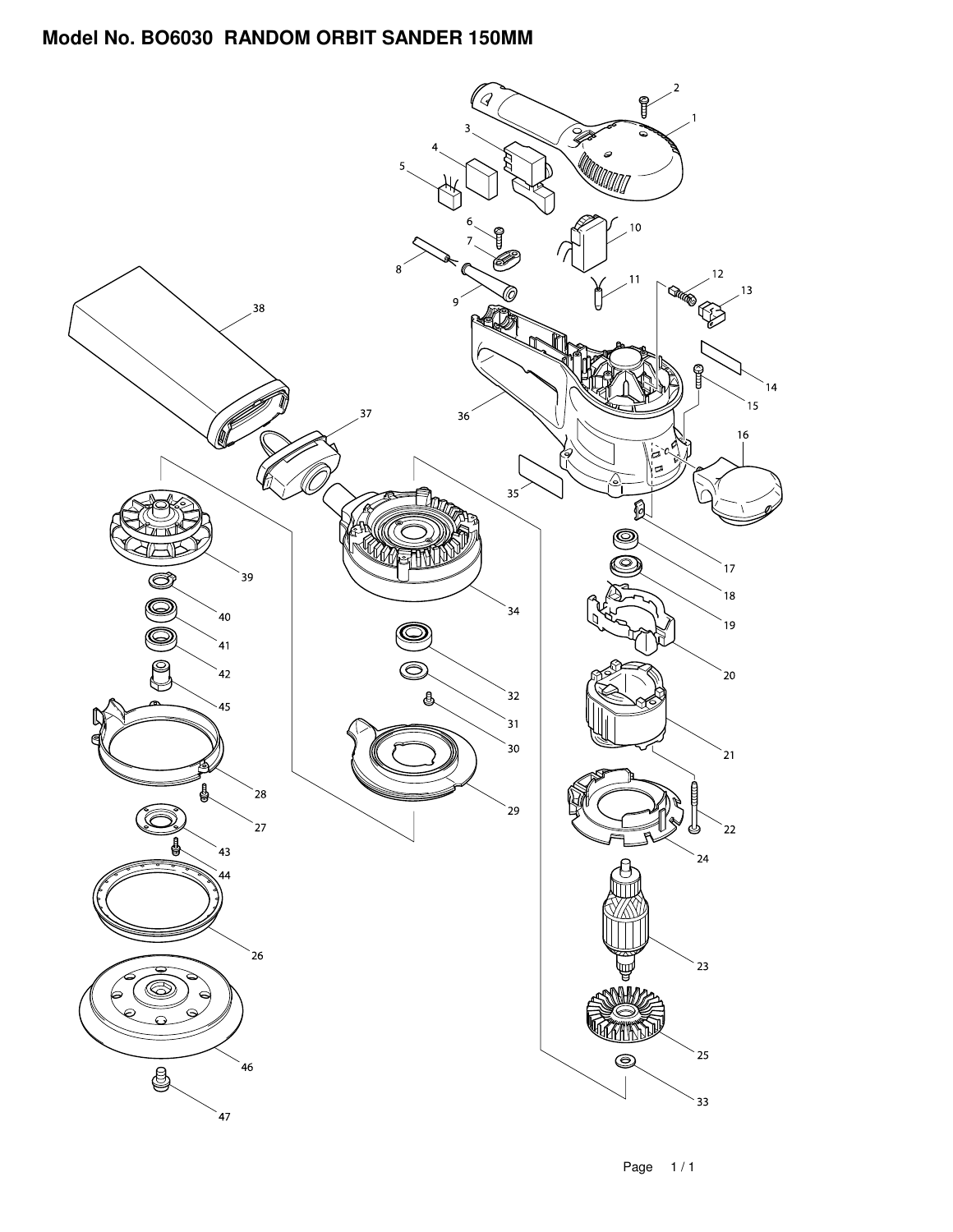## **Model No. BO6030 RANDOM ORBIT SANDER 150MM**

| Item            | Parts No. | Description                 | I/C   | QTY                     | N/O      | Opt. 1   | Opt. 2 | <b>NOTE</b> |
|-----------------|-----------|-----------------------------|-------|-------------------------|----------|----------|--------|-------------|
| 001             | 417416-6  | <b>TOP COVER</b>            |       | 1                       |          | 84679900 |        |             |
| 002             | 265995-6  | TAPPING SCREW 4X18          |       | 5                       |          | 73181500 |        |             |
| 003             | 651286-5  | SWITCH SGEL206C-5           |       | 1                       |          | 85366990 |        |             |
| 006             | 265995-6  | <b>TAPPING SCREW 4X18</b>   |       | $\overline{c}$          |          | 73181500 |        |             |
| 007A            | 687063-9  | <b>CORD CLAMP</b>           |       | 1                       |          | 84679900 |        |             |
| 0081            | 666066-6  | POWER SUPPLY CORD 1.0-2-2.5 |       | 1                       |          | 85442090 |        |             |
| 009             | 682559-5  | CORD GUARD 8                |       | $\mathbf{1}$            |          | 73182990 |        |             |
| 010B            | 631425-3  | <b>CONTROLLER</b>           |       | 1                       |          | 84679900 |        |             |
| 012             | 191962-4  | <b>CARBON BRUSH CB-419</b>  |       | 1                       |          | 85452000 |        |             |
| 013             | 643923-5  | <b>BRUSH HOLDER</b>         |       | $\overline{\mathbf{c}}$ |          | 82078000 |        |             |
| 014             | 819063-3  | <b>MAKITA LABEL</b>         |       | 1                       |          | 83100090 |        |             |
| 015             | 911138-5  | PAN HEAD SCREW M4X20        |       | 4                       |          | 73181500 |        |             |
| 016             | 168324-1  | <b>FRONT GRIP</b>           |       | 1                       |          | 40169390 |        |             |
| 017             | 252042-2  | SQUARE NUT M5               |       | 1                       |          | 73181500 |        |             |
| 018             | 210005-4  | <b>BALL BEARING 608DDW</b>  |       | 1                       |          | 84821090 |        |             |
| 019             | 681644-1  | <b>INSULATION WASHER</b>    |       | 1                       |          | 73182200 |        |             |
| 020             | 638067-4  | SUPPORT COMPLETE            |       | 1                       |          | 84679900 |        |             |
| 021             | 634408-2  | FIELD 220-240V              |       | 1                       |          | 85030090 |        |             |
| 022             | 266046-8  | <b>TAPPING SCREW 5X50</b>   |       | 2                       |          |          |        |             |
| 023             | 516453-8  | ARMATURE ASS'Y 220-240V     |       | $\mathbf{1}$            |          | 85030090 |        |             |
| D <sub>10</sub> |           | INC. 18,19,25               |       |                         |          |          |        |             |
| 024             | 417415-8  | <b>BAFFLE PLATE</b>         |       | 1                       |          | 84679900 |        |             |
| 025             | 240043-2  | <b>FAN 70</b>               |       | 1                       |          | 84145190 |        |             |
| 026             | 421763-9  | <b>RUBBER GUARD</b>         |       | 1                       |          | 40169390 |        |             |
| 027             | 911018-5  | PAN HEAD SCREW M3X12        |       | 3                       |          | 73181500 |        |             |
| 028             | 183323-2  | <b>SCROLL HOUSING SET</b>   |       | 1                       |          | 84679900 |        |             |
| D <sub>10</sub> |           | <b>INC. 29</b>              |       |                         |          |          |        |             |
| 029             | 183323-2  | <b>SCROLL HOUSING SET</b>   |       | $\mathbf{1}$            |          | 84679900 |        |             |
| D <sub>10</sub> |           | <b>INC. 28</b>              |       |                         |          |          |        |             |
| 030             | 251291-8  | + SCREW M4X8                |       | 2                       |          | 73181500 |        |             |
| 031             | 253315-6  | THIN WASHER 15              |       | 1                       |          | 84679900 |        |             |
| 032-1           | 211236-8  | BALL BEARING 6002DDW        |       | 1                       |          | 84821090 |        |             |
| 033             | 253878-2  | FLAT WASHER 10              |       | 1                       |          | 84679900 |        |             |
| 034             | 317416-5  | <b>SKIRT</b>                |       | 1                       |          | 84679900 |        |             |
| 035             | 852996-9  | NAME PLATE BO6030           |       | 1                       | $\star$  |          |        |             |
| $035-1$         | 851C05-9  | NAME PLATE BO6030           | $\,<$ | 1                       |          |          |        |             |
| 036             | 183322-4  | MOTOR HOUSING SET           |       | 1                       |          | 84679900 |        |             |
| D <sub>10</sub> |           | INC. 14                     |       |                         |          |          |        |             |
| 037             | 151518-5  | DUST NOZZLE COMPLETE        |       | $\mathbf{1}$            |          | 40169390 |        |             |
| 038             | 151517-7  | <b>DUST BAG COMPLETE</b>    |       | 1                       |          | 39269099 |        |             |
| 039             | 241665-1  | <b>FAN 92</b>               |       | 1                       |          | 84145190 |        |             |
| 040             | 961055-9  | RETAINING RING S-15         |       | 1                       |          | 73182990 |        |             |
| $041 - 1$       | 211234-2  | BALLBEARING 6902LLB         |       | 1                       | $^\star$ | 84821090 |        |             |
| $041 - 2$       | 210166-0  | BALL BEARING 6902LLB        | $\,<$ | 1                       |          |          |        |             |
| $042 - 1$       | 211244-9  | BALL BEARING 6902LLU        |       | 1                       |          | 84821090 |        |             |
| 043             | 285702-1  | <b>BEARING RETAINER</b>     |       | 1                       |          | 84679900 |        |             |
| 044             | 911018-5  | PAN HEAD SCREW M3X12        |       | 4                       |          | 73181500 |        |             |
| 045             | 324144-5  | SPINDLE                     |       | 1                       |          | 84679900 |        |             |